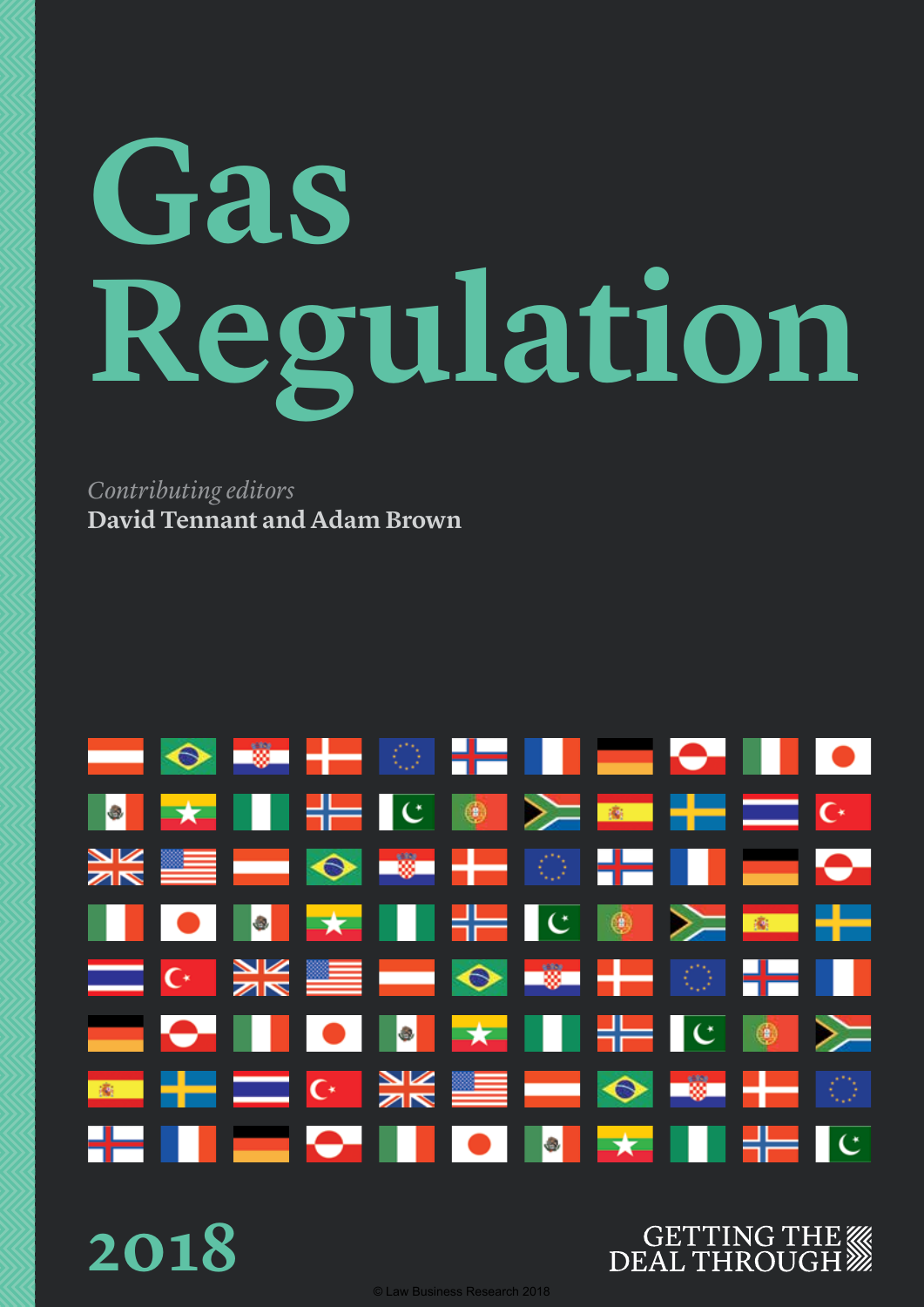# GETTING THE

# **Gas Regulation 2018**

### *Contributing editors* **David Tennant and Adam Brown Dentons UK and Middle East LLP**

Publisher Tom Barnes tom.barnes@lbresearch.com

Subscriptions James Spearing subscriptions@gettingthedealthrough.com

Senior business development managers Alan Lee alan.lee@gettingthedealthrough.com

Adam Sargent adam.sargent@gettingthedealthrough.com

Dan White dan.white@gettingthedealthrough.com



Published by Law Business Research Ltd 87 Lancaster Road London, W11 1QQ, UK Tel: +44 20 3780 4147 Fax: +44 20 7229 6910

© Law Business Research Ltd 2018 No photocopying without a CLA licence. First published 2003 Sixteenth edition ISBN 978-1-78915-027-8

The information provided in this publication is general and may not apply in a specific situation. Legal advice should always be sought before taking any legal action based on the information provided. This information is not intended to create, nor does receipt of it constitute, a lawyer–client relationship. The publishers and authors accept no responsibility for any acts or omissions contained herein. The information provided was verified between January and February 2018. Be advised that this is a developing area.

Reproduced with permission from Law Business Research Ltd

For further information please contact editorial@gettingthedealthrough.com

This article was first published in March 2018

Printed and distributed by Encompass Print Solutions Tel: 0844 2480 112

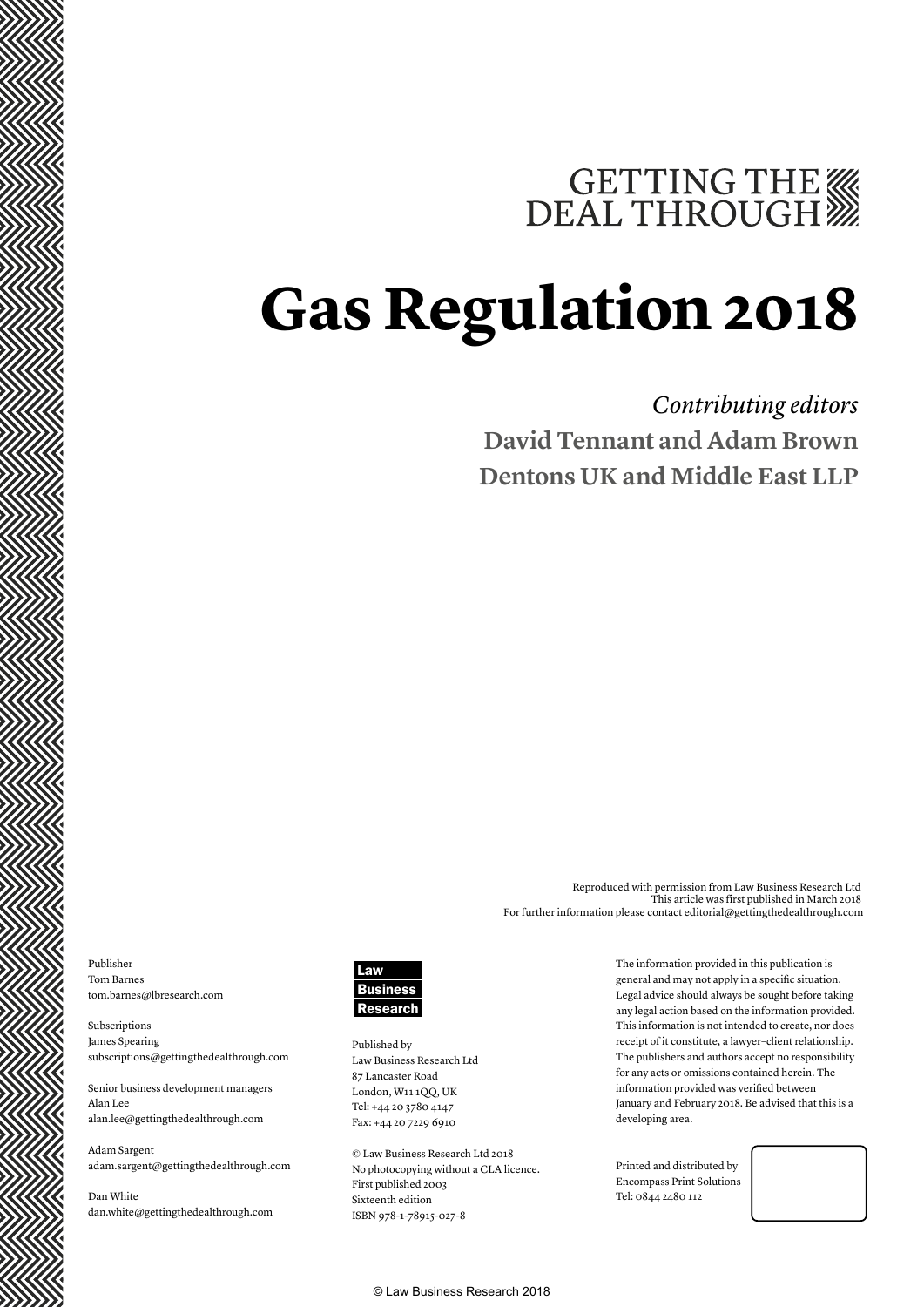#### **CONTENTS**

| <b>Global overview</b>                                                                | 5  |
|---------------------------------------------------------------------------------------|----|
| David Tennant, Adam Brown and Christopher Thomson<br>Dentons UK and Middle East LLP   |    |
| Austria                                                                               | 7  |
| <b>Thomas Starlinger</b>                                                              |    |
| Starlinger Mayer Rechtsanwälte                                                        |    |
| <b>Brazil</b>                                                                         | 13 |
| Giovani Loss and Felipe Feres                                                         |    |
| Mattos Filho, Veiga Filho, Marrey Jr e Quiroga Advogados                              |    |
| Croatia                                                                               | 21 |
| Miran Maćešić, Ivana Manovelo and Anja Grbeš                                          |    |
| Maćešić & Partners Law Offices                                                        |    |
| Denmark                                                                               | 28 |
| Per Hemmer, Johan Weihe and Rania Kassis                                              |    |
| Bech-Bruun                                                                            |    |
| <b>European Union</b>                                                                 | 34 |
| <b>Christian Filippitsch and Max Seuster</b>                                          |    |
| Norton Rose Fulbright                                                                 |    |
| <b>Faroe Islands</b>                                                                  | 43 |
| Per Hemmer, Johan Weihe and Rania Kassis<br>Bech-Bruun                                |    |
| France                                                                                | 48 |
| Christophe Barthélemy and Aurore-Emmanuelle Rubio                                     |    |
| CMS Francis Lefebvre Avocats                                                          |    |
| Germany                                                                               | 60 |
| Gerd Stuhlmacher, Felix Dinger and Richard Hänsel                                     |    |
| Norton Rose Fulbright LLP                                                             |    |
| Greenland                                                                             | 67 |
| Per Hemmer, Johan Weihe and Rania Kassis                                              |    |
| Bech-Bruun                                                                            |    |
| Italy                                                                                 | 73 |
| Pietro Cavasola and Matteo Ciminelli                                                  |    |
| CMS Adonnino Ascoli & Cavasola Scamoni                                                |    |
| Japan                                                                                 | 79 |
| Kentaro Kubo                                                                          |    |
| <b>TMI</b> Associates                                                                 |    |
| Mexico                                                                                | 83 |
| Rogelio López-Velarde, Amanda Valdez and Fernando Quesada<br>Dentons López Velarde SC |    |

| Myanmar                                                                                                                         | 91  |
|---------------------------------------------------------------------------------------------------------------------------------|-----|
| Khin Cho Kyi, Nwe Nwe Kyaw Myint and Thaw Dar Sein<br>Myanmar Legal Services Limited                                            |     |
| Nigeria                                                                                                                         | 96  |
| George Etomi, Ivie Ehanmo, Chukwuma Okolo, Samson Ozah<br>and Tobi Adebowale<br>George Etomi & Partners                         |     |
| <b>Norway</b>                                                                                                                   | 102 |
| <b>Yngve Bustnesli</b><br>Kvale Advokatfirma DA                                                                                 |     |
| Pakistan                                                                                                                        | 109 |
| Aemen Zulfikar Maluka and Pir Abdul Wahid<br>Josh and Mak International                                                         |     |
| Portugal                                                                                                                        | 114 |
| Mónica Carneiro Pacheco and Bernardo Cunha Ferreira<br>CMS Rui Pena & Arnaut                                                    |     |
| South Africa                                                                                                                    | 120 |
| <b>Megan Rodgers and Giovanni Cloete</b><br>Cliffe Dekker Hofmeyr                                                               |     |
| Spain                                                                                                                           | 126 |
| <b>Gonzalo Olivera and Alberto Artés</b><br>King & Wood Mallesons                                                               |     |
| Sweden                                                                                                                          | 132 |
| Torbjörn Claeson<br>Ramberg Advokater KB                                                                                        |     |
| Thailand                                                                                                                        | 137 |
| Ratana Poonsombudlert, Sawanee Gulthawatvichai and<br><b>Christopher C Kalis</b><br>Chandler MHM Limited                        |     |
| Turkey                                                                                                                          | 142 |
| Zeynep Çakmak, Mustafa Durakoğlu and Ayşe Eda Biçer<br>Çakmak Avukatlık Ortaklığı                                               |     |
| United Kingdom                                                                                                                  | 149 |
| David Tennant, Adam Brown, Sam Boileau,<br>Rebecca Owen-Howes, Laura Mackett and Liam O'Flynn<br>Dentons UK and Middle East LLP |     |
| <b>United States</b>                                                                                                            | 163 |
| Robert A James and Stella Pulman<br>Pillsbury Winthrop Shaw Pittman LLP                                                         |     |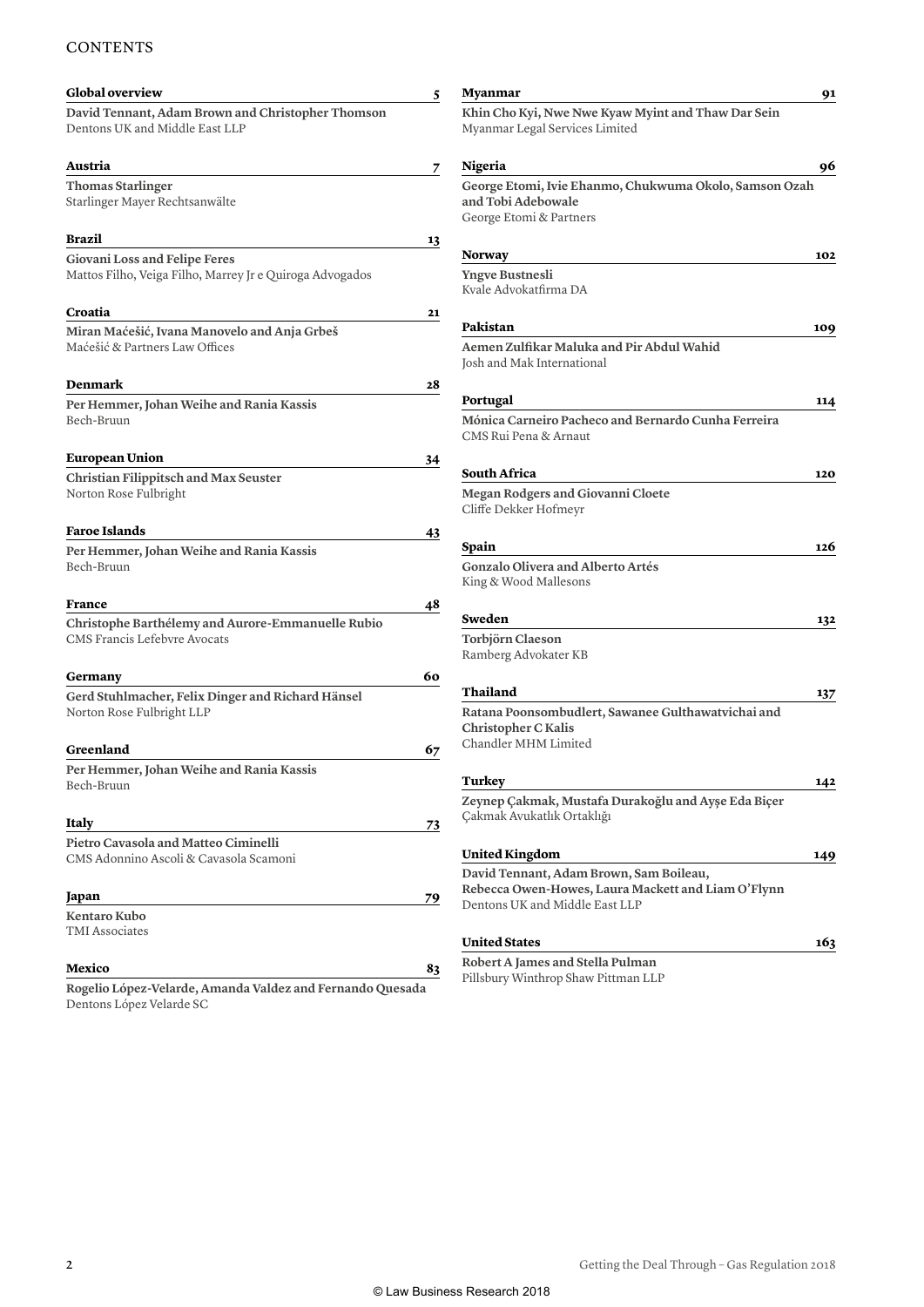### **Preface**

#### **Gas Regulation 2018**

Sixteenth edition

**Getting the Deal Through** is delighted to publish the sixteenth edition of *Gas Regulation*, which is available in print, as an e-book and online at www.gettingthedealthrough.com.

**Getting the Deal Through** provides international expert analysis in key areas of law, practice and regulation for corporate counsel, crossborder legal practitioners, and company directors and officers.

Throughout this edition, and following the unique **Getting the Deal Through** format, the same key questions are answered by leading practitioners in each of the jurisdictions featured. Our coverage this year includes a new chapter on Germany.

**Getting the Deal Through** titles are published annually in print. Please ensure you are referring to the latest edition or to the online version at www.gettingthedealthrough.com.

Every effort has been made to cover all matters of concern to readers. However, specific legal advice should always be sought from experienced local advisers.

**Getting the Deal Through** gratefully acknowledges the efforts of all the contributors to this volume, who were chosen for their recognised expertise. We also extend special thanks to the contributing editors, David Tennant and Adam Brown of Dentons UK and Middle East LLP, for their continued assistance with this volume.

### GETTING THE

London February 2018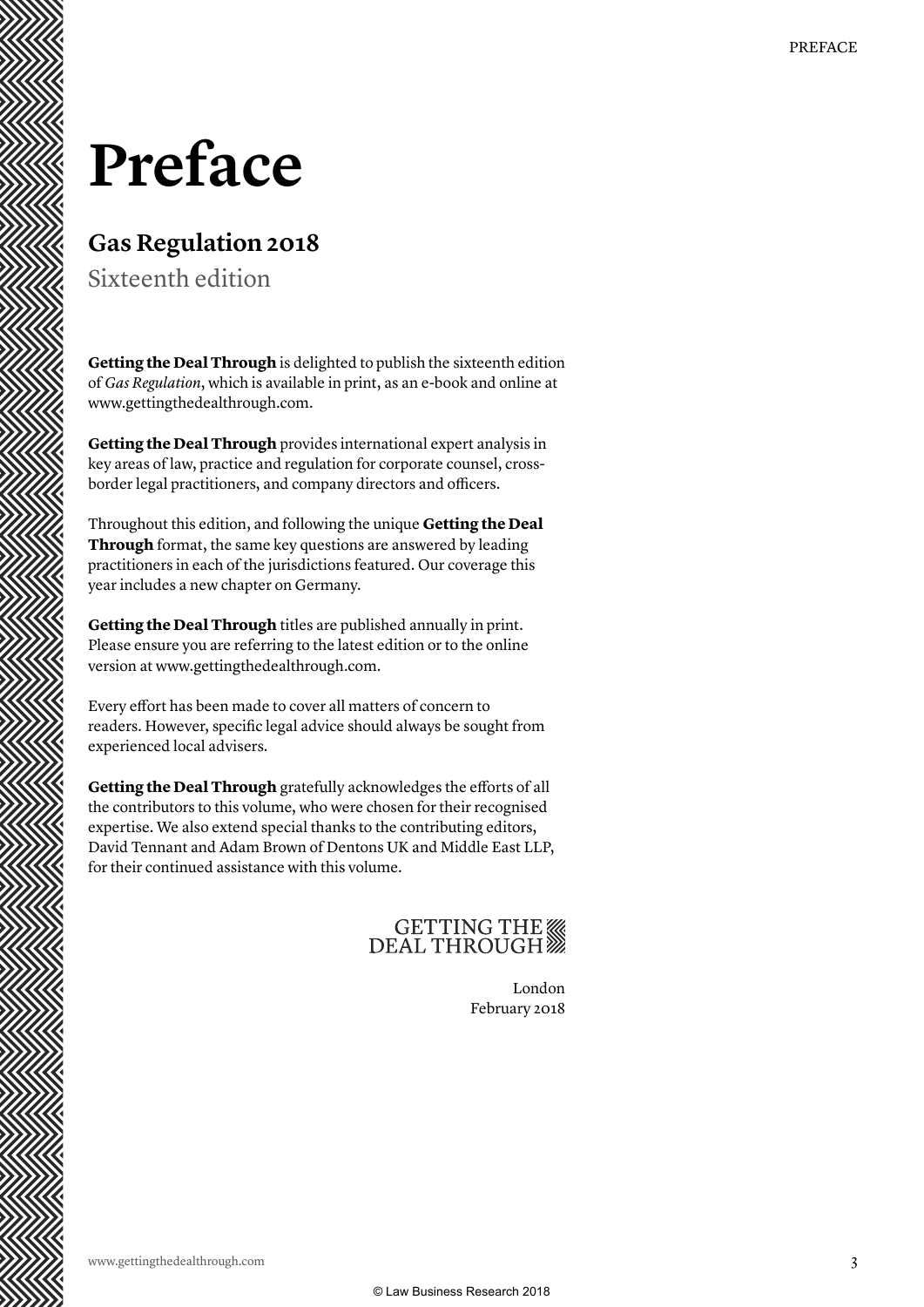# **Turkey**

#### **Zeynep Çakmak, Mustafa Durakoğlu and Ayşe Eda Biçer**

**Çakmak Avukatlık Ortaklığı**

#### **Description of domestic sector**

**1 Describe the domestic natural gas sector, including the natural gas production, liquefied natural gas (LNG) storage, pipeline transportation, distribution, commodity sales and trading segments and retail sales and usage.** 

Despite the Turkish government's efforts since 2001 to progressively liberalise the natural gas market in Turkey, the natural gas sector largely remains under government control owing to its strategic importance in industrial and economic growth. The ongoing rapid increase in Turkey's demand for natural gas is mainly the result of gas-fired electricity generation, despite the government's attempt to reduce the use of natural gas in electricity generation by emphasising alternative sources, including domestic coal and renewable and potential nuclear energy.

A major step towards liberalisation was made in 2001 with the introduction of the Natural Gas Market Law (Law No. 4646, published in the Official Gazette No. 24390, dated 18 April 2001) and the establishment of the Energy Market Regulatory Authority (EMRA), an independent regulatory authority responsible for the regulation and supervision of the energy market in order to ensure a strong, competitive and transparent environment.

In gas production, although the number of private players is growing, the state-owned Turkish Petroleum Corporation (TPAO) remains the dominant market participant in exploration and exploitation activities. The majority of 2016 natural gas production, amounting to a total of 367.28 million standard cubic metres, was produced by TPAO and Thrace Basin Natural Gas Corporation. The Turkish Petroleum International Company, founded by TPAO, is another state-owned company that engages in natural gas exploration and production and is active both domestically and internationally. There are also private companies engaged in oil and natural gas upstream activities on their own or partnering with TPAO.

As Turkey's natural gas production is very small, it depends almost entirely on gas imports to meet its demand. The Petroleum Pipeline Corporation (BOTAŞ) is Turkey's state-owned gas trade and transmission company, which imports its gas on the basis of several long-term contracts for the supply of gas from Algeria, Azerbaijan, Iran, Nigeria and Russia. BOTAŞ's share of gas imports in 2016 was 81.02 per cent, and the remaining share was realised by several private companies holding import licences. The Turkish Stream and the Trans-Anatolian Natural Gas Pipeline are major ongoing projects for the construction of natural gas pipelines designed to deliver gas to Turkey from Russia and Azerbaijan respectively.

Although the monopoly rights of BOTAŞ on import, distribution, sales and pricing were abolished by the Natural Gas Market Law in 2001, BOTAŞ still holds a dominant position in the natural gas wholesale market and a monopoly in national grid transmission activities. With regard to the storage of natural gas, there are currently six companies holding a storage licence: three of these are underground storage licences, two are LNG storage licences and BOTAŞ has both an underground and an LNG storage licence. The three companies holding underground storage licences do not have any operational storage facilities yet; the only two operational underground storage facilities are owned and operated by BOTAŞ in Silivri and Salt Lake. Construction of the three facilities is ongoing and there are pending capacity increase projects in respect of BOTAŞ's underground gas

storage facilities, which is considered as one of the strategic targets of the government for gas security. With regard to LNG storage licences, BOTAŞ and two private companies have operational LNG storage facilities, one of which is a floating storage and regasification unit (FSRU). Other than these, BOTAŞ will activate another FSRU in 2018.

**2 What percentage of the country's energy needs is met directly or indirectly with natural gas and LNG? What percentage of the country's natural gas needs is met through domestic production and imported production?**

The figures issued by TPAO indicate that Turkey's energy needs in 2015 were met as follows:

- natural gas: 31 per cent;
- coal: 27 per cent;
- oil: 30 per cent; and
- renewable and other sources: 12 per cent.

According to EMRA's 2016 Natural Gas Market Sector Report, in 2016, domestic production met only 0.79 per cent of Turkey's natural gas demand and 99.21 per cent was met by imports.

#### **Government policy**

#### **3 What is the government's policy for the domestic natural gas sector and which bodies set it?**

While the Turkish Ministry of Energy and Natural Resources (MENR) is responsible for high-level energy policies and strategies, the natural gas sector is widely regulated and supervised by EMRA, an independent regulatory authority.

The government's main policy in the natural gas sector is to incrementally liberalise and deregulate the oil and gas sectors to ensure supply security and competitive prices. One of the government's long-term objectives is to end the vertically integrated structure of state-owned natural gas company, BOTAŞ and to develop the natural gas market in a direction that renders Turkey an international trading hub. As part of the restructuring of BOTAŞ and the liberalisation of the natural gas market, BOTAŞ is expected to issue further tenders to transfer existing natural gas sale or purchase agreements to private investors until its total import rate falls to 20 per cent of the annual national consumption. However, only very limited progress has been made in this regard, and BOTAŞ maintains its dominant position in the market.

See question 1 regarding the liberalisation of the natural gas market and the government's policy objectives in this regard.

#### **Regulation of natural gas production**

#### **4 What is the ownership and organisational structure for production of natural gas (other than LNG)? How does the government derive value from natural gas production?**

Pursuant to the Constitution of the Republic of Turkey, natural resources are at the disposal and control of the state. The state may delegate the right to explore and exploit resources to individuals or private corporations for a certain period of time by issuing licences subject to the payment of a royalty to the state. TPAO has the right to receive exploration and exploitation rights in the name of the state.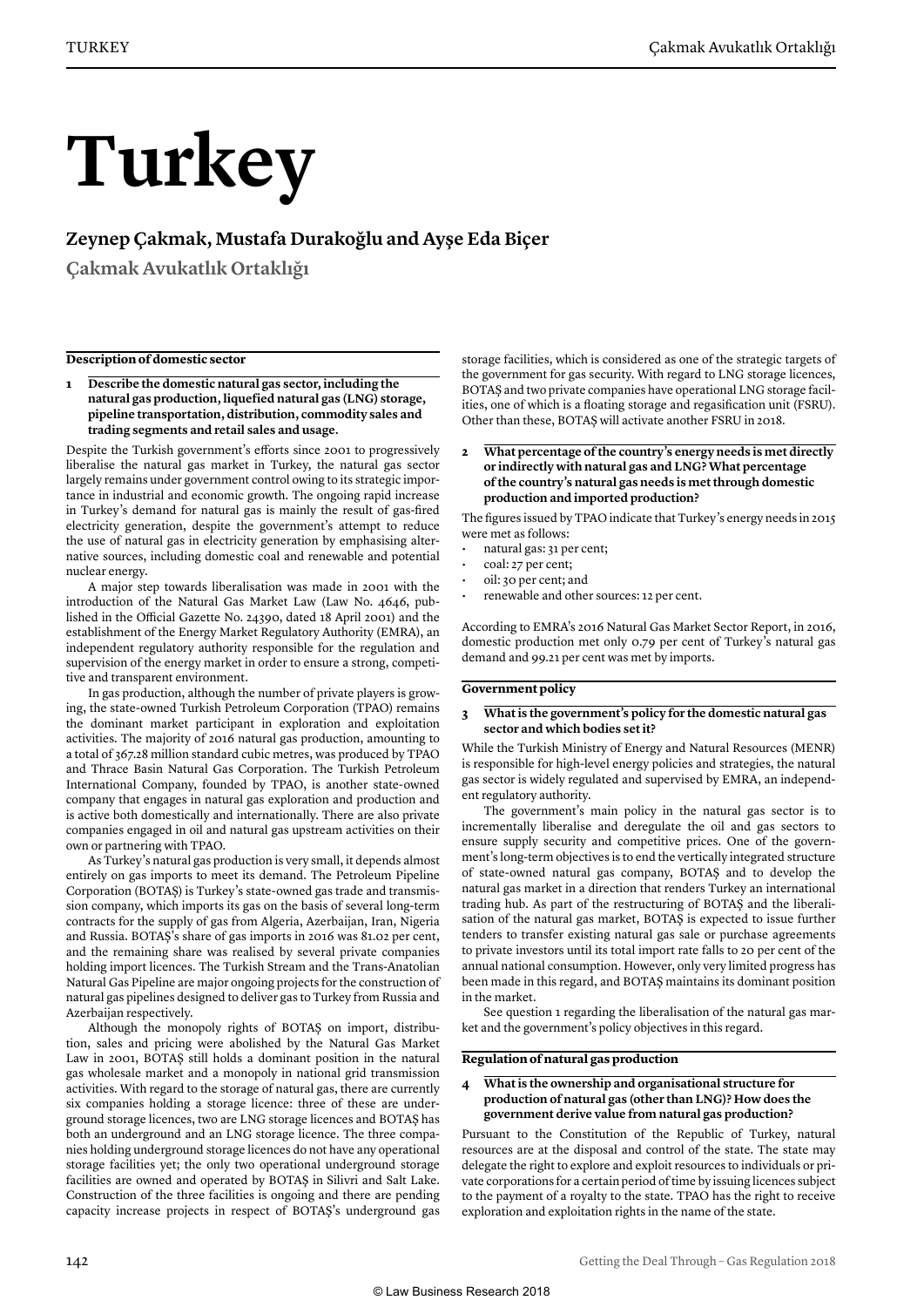Both foreign and domestic private companies may engage in natural gas exploration and production activities on the basis of licences issued by the General Directorate of Petroleum Affairs (GDPA) in accordance with the Turkish Petroleum Law No. 6491 published in the Official Gazette No. 28674, dated 11 June 2013 (the Petroleum Law), which regulates, inter alia, oil and natural gas exploration and production activities. Whereas licence applications are generally made to GDPA, the granting of exploration and operation licences in the seas beyond territorial waters are subject to the approval of the Council of Ministers. Licence holders may sell the natural gas that they have produced in the domestic market and are also entitled to export 35 per cent of the natural gas that they have produced from onshore fields and 45 per cent from offshore fields.

The Petroleum Law requires licence holders to pay the state an annual fixed amount per hectare for each exploration area and a 'state share' amounting to one-eighth of the natural gas extracted and stored, which is the only royalty requested by the government from the produced natural gas.

#### **5 Describe the statutory and regulatory framework and any relevant authorisations applicable to natural gas exploration and production.**

Natural gas market activities are governed by the Natural Gas Market Law, and its secondary legislation. The Natural Gas Market Law regulates midstream and downstream operations, but excludes upstream activities, which are regulated by the Petroleum Law. Midstream and downstream natural gas market activities comprise import, transmission, storage, wholesale, distribution and export; whereas upstream activities include exploration and production. All participants in the natural gas market are required to obtain a licence from the GDPA or EMRA, depending on the type of market activity they wish to undertake.

With regard to natural gas transmission, the transmission network is owned and operated by BOTAŞ and transportation activities are regulated under the BOTAŞ Transmission Network Operation Principles (the Network Code), which sets out the rules and principles on access and the operation of the transmission network. The Network Code is issued and implemented by EMRA.

The following bodies are involved in the supervision and regulation of natural gas exploration and production:

- MENR is responsible for preparing and implementing high-level energy policies, strategies and plans in coordination with its affiliated institutions and other public and private entities;
- EMRA is an independent regulatory and supervisory authority responsible for the implementation of relevant laws pertaining to the energy sector, including all natural gas market activities under the Natural Gas Market Law. The main tasks of EMRA include the examination of licence applications for all midstream and downstream natural gas market activities and the granting of licences and the issuance of secondary legislation in the relevant energy sector. EMRA is allowed to cancel licences in certain cases detailed in respective laws and replace the managing bodies of licence holders either partially or entirely; and
- GDPA is affiliated with MENR and is responsible for ensuring the efficient utilisation of oil and gas fields and granting oil and gas exploration and exploitation licences. In this regard, GDPA is also the authority responsible for monitoring drilling activities.

Pursuant to Turkish administrative law, all administrative entities must use their authority within the limits of the law. As such, all administrative acts of government entities, including the above-mentioned authorities, may be challenged before administrative courts in accordance with administrative procedure rules.

#### **6 Are participants required to provide security or any guarantees to be issued with a licence to explore for or to store gas?**

Licences for the exploration and production of natural gas are issued in accordance with the Petroleum Law and the Regulation on the Implementation of the Turkish Petroleum Law. Applicants are obliged to provide a security for, inter alia, losses that may occur during exploration activities (currently 0.1 per cent of the exploration licence fee per hectare) and the investment amounts presented in the work plan (2 per cent of their investment amount). These amounts may be increased or decreased by the Council of Ministers. Exploration licences for certain exploration areas that may be determined by the GDPA are granted only through tenders issued by the GDPA. The security to be provided in these cases is indicated in the relevant tender specifications issued by the GDPA.

The procedures regarding natural gas storage licences are set out in the Natural Gas Market Law and the Natural Gas Market Licensing Regulation, published in the Official Gazette No. 24869, dated 7 September 2002 (the Licensing Regulation), which does not require the provision of a security by the applicants. However, once the licence application is approved, applicants must pay a fixed application fee and an annual licence fee that is relative to the market activity in question and must also obtain comprehensive risk insurance on the facility.

#### **Regulation of natural gas pipeline transportation and storage**

#### **7 Describe in general the ownership of natural gas pipeline transportation, and storage infrastructure.**

The national transmission network is currently owned and operated by BOTAŞ, and transportation activities, including interconnections, are regulated under the Network Code, which sets out the rules and principles on access and the operation of the transmission network.

Owing to the fact that supply security is an important issue in the natural gas sector, natural gas storage is regarded as essential to minimising dependence on imports and ensuring the sufficient and continuous supply of gas to meet seasonal changes in demand. Therefore, the government gives special importance to projects regarding storage activities. However, although a number of private companies have obtained storage licences, some of the storage facilities have not yet become operational. The two underground storage facilities operated by the state-owned BOTAŞ are currently the only active ones. There are currently three LNG storage facilities, two onshore and one offshore, in Turkey. One of the onshore facilities is operated by BOTAŞ, the other onshore facility, as well as the single offshore facility, are operated by private companies. The Natural Gas Market Law further provides that entities duly licensed to engage in exploitation activities in accordance with the Petroleum Law that wish to utilise their underground natural gas facilities for storage may apply to EMRA in order to have part of their exploitation licence changed into a storage licence.

#### **8 Describe the statutory and regulatory framework and any relevant authorisations applicable to the construction, ownership, operation and interconnection of natural gas transportation pipelines, and storage.**

The construction and operation of pipelines require several licences including, but not limited to, licences issued by EMRA and GDPA, construction licences; land allocation decisions to be issued by the relevant municipalities and ministries; and environmental impact assessment decisions to be rendered by the Ministry of Environment and Urban Planning. Investors will also be required to obtain additional administrative and environmental permits, such as for waste management, pollution control and workplace operations. The Natural Gas Market Law further states that licence holders wishing to enter into a construction or services agreement pertaining to the natural gas market may only do so with entities that are certified by EMRA. As all decisions relating to such licence and permit applications are adopted by administrative bodies, they constitute administrative actions that may be challenged before administrative courts in accordance with Turkish legislation on administrative procedure.

As explained above, the transmission network is currently owned and operated by BOTAŞ and transportation activities including interconnections are regulated under the Network Code.

Transit pipeline projects, however, are subject to different regimes, which are normally subject to international treaties as well as local requirements explained above.

#### **9 How does a company obtain the land rights to construct a natural gas transportation or storage facility?**

The Natural Gas Market Law contains general rules on expropriation and incorporeal rights on property. Accordingly, where natural gas market activities deem it necessary, expropriations may take place in line with the rules of the Expropriation Law No. 2942, published in the Official Gazette No. 18215, dated 4 November 1983. EMRA may issue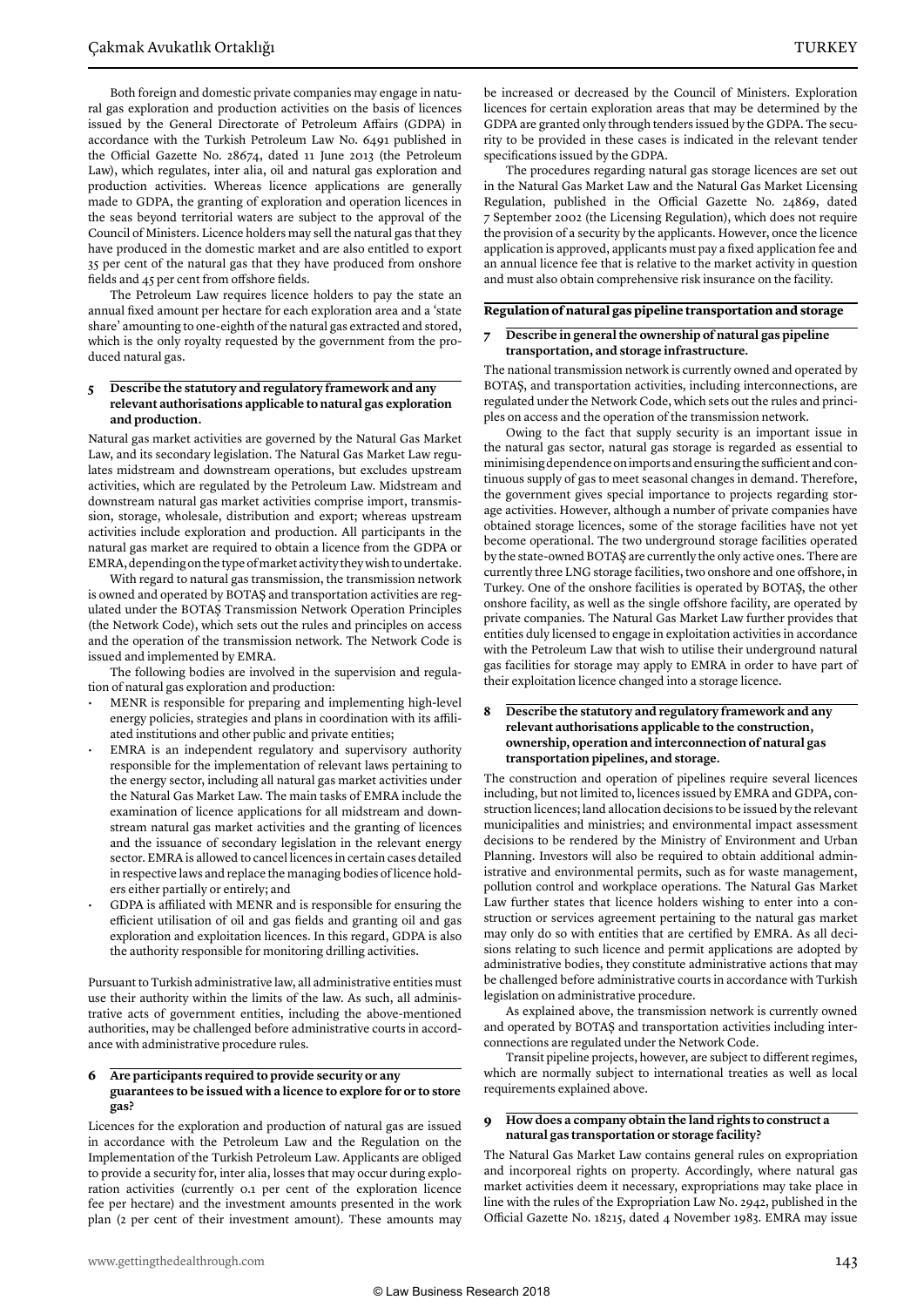decisions on such necessity, which are considered evidence of a public interest. Whereas the ownership of the expropriated land will be transferred to the Turkish treasury, the company will be responsible for the payment of the expropriation compensation and will obtain usufruct rights. Companies may also request the establishment of an incorporeal right or a lease on the land belonging to the state, provided that the company pays the relevant fees.

#### **10 How is access to the natural gas transportation system and storage facilities arranged? How are tolls and tariffs established?**

Access to the network and infrastructure is considered crucial for ensuring sustainable competition in Turkey and is provided for in the Natural Gas Market Law.

The Regulation on the Natural Gas Market Grid Operation, published in the Official Gazette No. 24918, dated 26 October 2002, governs access to the network and requires the grid operator and distribution companies to ensure access to the network. The Network Code of BOTAŞ was based on this regulation and constitutes the main regulatory document in this regard.

The Natural Gas Market Law further provides that licence holders for storage activities must ensure that their respective storage capacities are utilised in a coordinated manner and that services are provided fairly. Access to storage facilities is regulated by specific regulations. Pursuant to the Regulation on the Main Usage Principles and Procedures of Underground Natural Gas Storage Facilities, published in the Official Gazette No. 27954, dated 4 June 2011, as well as the Regulation on the Main Usage Principles and Procedures of Underground Liquefied Natural Gas Storage Facilities, published in the Official Gazette No. 27230, dated 16 May 2009, storage companies must prepare a document setting out the principles and procedures regarding storage services of a given storage facility. These principles shall include a list of documents required for access, operating conditions, rules on balancing and adjustment, rates and prices, etc. This document must be approved by EMRA. The applicable rates and prices are set in accordance with the principles and procedures issued and announced by EMRA.

#### **11 Can customers, other natural gas suppliers or an authority require a pipeline or storage facilities owner or operator to expand its facilities to accommodate new customers? If so, who bears the costs of interconnection or expansion?**

Suppliers can require expansion of storage facilities. Pursuant to the Licensing Regulation, access to storage facilities may not be rejected if the user seeking connection to the system accepts covering necessary investment expenses. Similarly, the Network Code regulates that applicants wishing to connect to the transmission network bear the cost regarding the construction of a pipeline for the extraction of natural gas from the system.

#### **12 Describe any statutory and regulatory requirements applicable to the processing of natural gas to extract liquids and to prepare it for pipeline transportation.**

The Network Code regulates the rights, obligations and general conditions pertaining to the pipeline transportation of natural gas via the transmission network operated by BOTAŞ. The Network Code includes rules on access to the system, the required quality specifications of the natural gas entering the system, capacity allocation and delivery control, etc. It also contains provisions relating to gas control centres, which ensure the continuity of natural gas transmission activities, inter alia, control and monitoring of pressure and measuring stations.

#### **13 Describe the contractual regime for transportation and storage.**

The Network Code regulates the rights and obligations of the parties concerning the transportation of natural gas via the transmission network. The rights and liabilities of the parties to gas import and supply contracts other than the ones executed with BOTAŞ may be freely agreed upon by the parties, whereas gas sale, transportation and delivery contracts must be in compliance with certain aspects of the Network Code related to transport and delivery terms and conditions for natural gas in Turkey. The shipper must execute a transportation contract and

a delivery contract with BOTAŞ in accordance with the Network Code if the final delivery point is outside of a distribution region. If the final delivery point is located within a distribution region, on the other hand, the shipper must execute transportation and delivery contracts with the respective distribution company as well. The Network Code becomes an integral part of such agreements. Transportation agreements must also be in accordance with principles and procedures determined by EMRA and shall not contain any provision that may hinder the effective functioning of the system.

The same is also true for storage activities. The rights and obligations of the parties in relation to storage of natural gas are set out in the principles and procedures regarding storage services published by each storage company and approved by EMRA.

In addition, the Natural Gas Market Tariffs Regulation, published in the Official Gazette No. 29856, dated 13 October 2016, regulates the procedures for determining applicable tariffs for natural gas market activities.

#### **Regulation of natural gas distribution**

#### **14 Describe in general the ownership of natural gas distribution networks.**

Pursuant to the Natural Gas Market Law, local distribution services of natural gas are provided by private entities that have obtained a distribution licence through tenders initiated for set distribution areas determined by EMRA. Rules concerning the distribution licence and the tender procedure for designating a distribution company are set out in the Natural Gas Market Distribution and Customer Services Regulation, published in the Official Gazette No. 24925, dated 3 November 2002 (the Customer Services Regulation). Accordingly, private companies that are successful in such distribution licence tenders also obtain the ownership of the natural gas distribution network for the term of their licences. The distribution network used to be stateowned; however, all of the distribution regions have been privatised since the enactment of the Natural Gas Market Law in 2001.

#### **15 Describe the statutory and regulatory structure and authorisations required to operate a distribution network. To what extent are gas distribution utilities subject to public service obligations?**

The distribution of natural gas is a market activity as set forth by the Natural Gas Market Law and is therefore subject to licensing. Legal entities that have obtained a distribution licence from EMRA by way of a tender procedure or upon privatisation are obliged to comply with the provisions set out in the relevant legislation published by EMRA. Licensed distribution companies are responsible for the planning, design, construction, extension and operation of the distribution network and must ensure that subscribers and eligible consumers have effective access to the network, all of which can be categorised as their public service obligations.

All decisions and acts of EMRA as the regulatory authority in the energy sector may be challenged before administrative courts in line with Turkish legislation on administrative law and procedure. However, in respect of EMRA's tender procedure for granting distribution licences, the Customer Services Regulation contains an exception exempting EMRA from liability for its decisions in rejecting bids or cancelling tenders.

#### **16 How is access to the natural gas distribution grid organised? Describe any regulation of the prices for distribution services. In which circumstances can a rate or term of service be changed?**

The principles and procedures relating to the distribution services and customer relations of distribution utilities are set out in the Customer Services Regulation. A distribution utility is obliged to provide access to customers located in its distribution area who have duly applied to the utility for connection, unless it lacks capacity, or the connection is not possible for technical or economic reasons. Applicants must ensure that they have adequate domestic installations in place. If the application is rejected by the distribution utility, applicants may appeal to EMRA, which shall review the circumstances and render a decision that is binding on the distribution utility.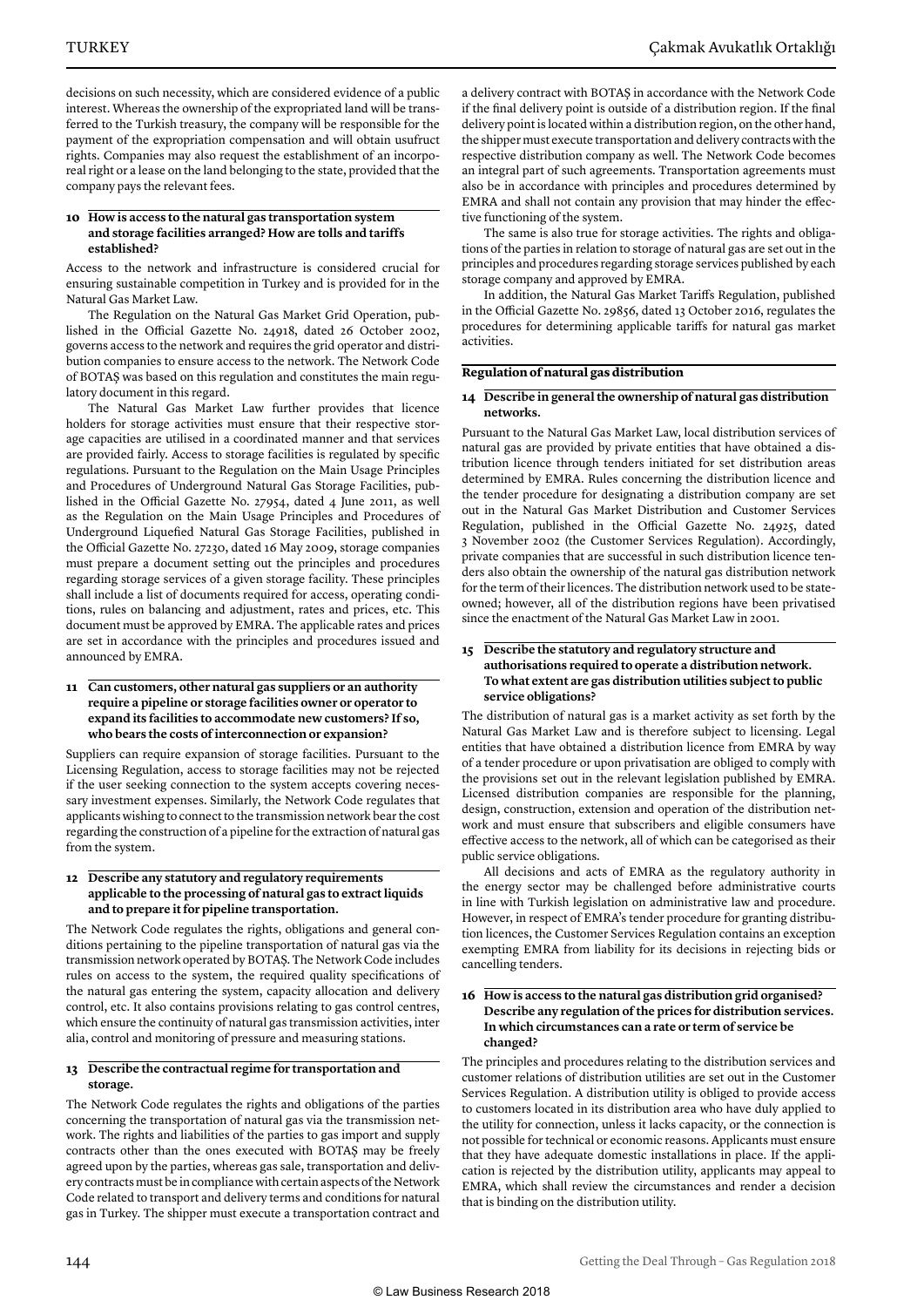The Natural Gas Market Tariffs Regulation contains provisions on different tariffs applicable in the natural gas market. Each year, EMRA determines the applicable threshold values regarding connection and distribution service fees that companies may charge their subscribers.

Accordingly, prices for distribution services applied by each distribution company are subject to EMRA's approval.

#### **17 May the regulator require a distributor to expand its system to accommodate new customers? May the regulator require the distributor to limit service to existing customers so that new customers can be served?**

The Customer Services Regulation requires distributors to ensure that their capacity meets the demand in their respective distribution areas. They are required to undertake the investments necessary to expand their distribution systems to accommodate new subscribers. In this regard, distributors must take account of annual subscription forecasts and locations that remain outside of the network's reach.

#### **18 Describe the contractual regime in relation to natural gas distribution.**

The distribution of natural gas to end users is effected on the basis of subscription agreements concluded between customers and the distribution utility. Pursuant to the Customer Services Regulation, distributors conclude standardised agreements that shall not contain any provision contrary to relevant legislation. The principles concerning the determination of retail sales prices are set out in the Natural Gas Market Tariffs Regulation.

#### **Regulation of natural gas sales and trading**

#### **19 What is the ownership and organisational structure for the supply and trading of natural gas?**

Pursuant to the Natural Gas Market Law, all participants in the natural gas market are required to be licensed for each market activity they undertake. The licences can only be obtained by Turkish limited liability companies. In order to sell natural gas, traders must hold one of the import, wholesale or distribution licences, and to buy natural gas, they must have one of the import, export, wholesale, compressed natural gas (CNG) (which can include transmission, distribution and supply of CNG), or distribution licences or be qualified as an eligible consumer.

#### **20 To what extent are natural gas supply and trading activities subject to government oversight?**

EMRA has extensive supervisory powers over natural gas supply and trading activities by regulating and inspecting the markets (including the applicable prices and tariffs) and imposing sanctions on the market players as well as cancelling licences in certain cases detailed in respective laws.

EMRA also has the right to set base and ceiling prices regionally or nationally for retail petroleum and LPG prices for periods not exceeding two months, if it deems that agreements or concerted practices in the petroleum and LPG markets take place to restrict or violate the competitive environment in the market. EMRA has used this power three times so far (June to August 2009, March to May 2014 and February to April 2015) by determining the ceiling price for certain petroleum products and deciding on the amount of the profit margins and the share of the margin between the distributors and the dealers.

In addition to the general oversight of EMRA, the Natural Gas Market Law provides for certain market share restrictions on import and wholesale activities. The total sales volume of a wholesale or import company (under one or more import licences) may not exceed 20 per cent of the national consumption forecast for such calendar year as determined by EMRA. This restriction does not apply to BOTAŞ. The annual quantity of natural gas that an import company may import (under one or more import licences), also may not exceed 20 per cent of the total estimated national consumption in that calendar year as announced by EMRA.

#### **21 How are physical and financial trades of natural gas typically completed?**

A physical sale of natural gas within the Turkish natural gas market first requires a natural gas sale contract executed between the parties. The seller must hold either an import or wholesale licence and the buyer must be either an eligible customer or an entity holding an import, export or wholesale licence. Eligible consumers are those customers who are entitled to choose their supplier. EMRA sets and announces the eligible consumer threshold every year. In accordance with the existing EMRA resolutions, all consumers, except for residential consumers, are eligible. For residential consumers, the eligibility threshold for 2018 is set at 75,000 cubic metres.

The terms of natural gas sale contracts can be agreed upon freely between the parties. There are, however, certain regulations that govern the rights and obligations of the parties within the context of the transportation and delivery of natural gas, and therefore must be referred to in the contracts.

The main piece of legislation with which natural gas sale contracts must conform in certain aspects is the Network Code, in BOTAŞ's capacity as the operator of the transmission network. The Network Code regulates the rights and obligations of the seller as the 'shipper' of the natural gas and BOTAŞ as the 'transporter' of the natural gas to either the facilities of the buyer or the station of the distribution company (if the buyer is located within the region of a distribution company). The process for the delivery of natural gas to the buyer differs depending on the location of the buyer's facilities.

The financial trading of natural gas is currently not possible. On 31 March 2017, the EMRA published the Natural Gas Organised Wholesale Market Regulation, introducing a regulated spot market for trading of natural gas that will be operated by Energy Markets Operation Corporation (EPİAŞ). Like the existing electricity market structure, the Regulation aims to create an organised natural gas spot market where market participants will be able to sell and purchase natural gas, and remedy their imbalances by way of day-ahead, intraday and post-day trades. EPİAŞ will manage operation of the market through an electronic platform called the 'continuous trading platform'. Before the spot market becomes fully operational, a simulation will be launched on 1 April 2018 to ensure proper operation on various market scenarios. The expected date of operation is 1 September 2018. However, owing to the troublesome conditions that the natural gas market is currently experiencing (as explained below), the operation date is considered questionable by the market actors.

#### **22 Must wholesale and retail buyers of natural gas purchase a bundled product from a single provider? If not, describe the range of services and products that customers can procure from competing providers.**

The Natural Gas Market Law does not require the purchase of bundled products; thus, buyers who qualify as eligible consumers can purchase freely from competing providers. However, BOTAŞ has a legal monopoly in respect of the transmission of natural gas owing to its position as the operator of the national transmission network, and each distribution region has a single natural gas distributor from whom the end users (who are not qualified as eligible consumers) are required to purchase both the natural gas commodity and the distribution services.

With an amendment made to the Natural Gas Market Licence Regulation on 24 May 2017, additional provisions have been introduced for expanding the use of CNG, by enabling its transport by highway and its sale to consumers located at districts outside the transmission network. To this end, a different licence type, referred to as a 'CNG autogas licence' has been introduced and CNG sale licence holders have been enabled to change their licences to a CNG autogas licence without any additional cost or change in the term of their licence.

#### **Regulation of LNG**

#### **23 What is the ownership and organisational structure for LNG, including liquefaction and export facilities, and receiving and regasification facilities?**

Market activities relating to LNG, which are its import, storage, wholesale and export, are also subject to the Natural Gas Market Law and EMRA's licensing requirement. Entities holding a spot LNG import licence can make imports with this single licence and are not required to obtain a separate licence for each spot LNG import transaction. There are three operational LNG terminals for the storage and regasification of gas imported from Algeria and Nigeria and bought from the spot market – two onshore and one offshore. One onshore facility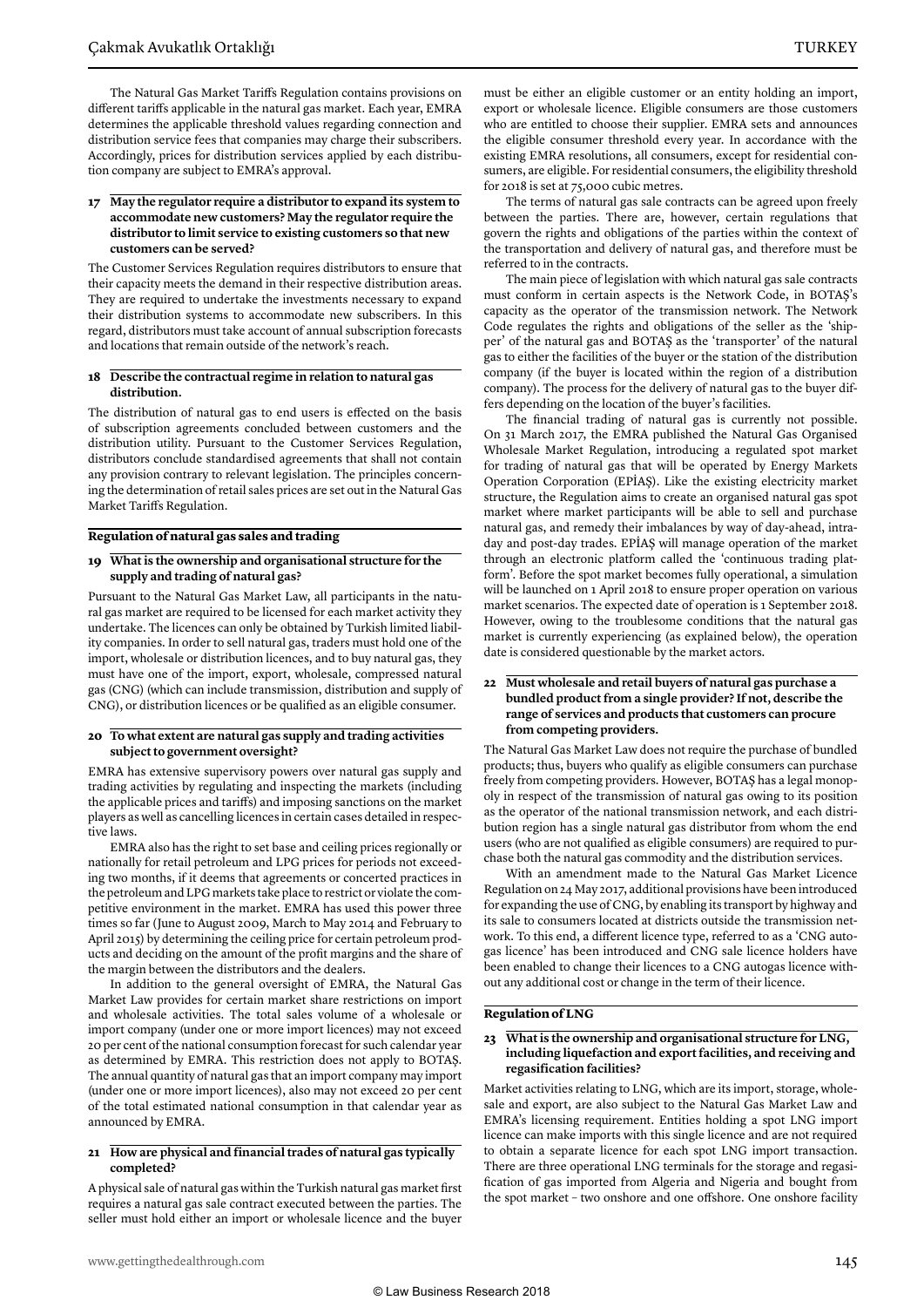is operated by BOTAŞ and the other onshore facility and the offshore facility are operated by private companies.

#### **24 Describe the regulatory framework and any relevant authorisations required to build and operate LNG facilities.**

The regulatory framework for building and operating an LNG terminal is overseen by EMRA, which is an independent body. LNG terminals can be built and operated by private persons holding a storage licence obtained from EMRA.

In addition to the licence from EMRA, operators are required to obtain the permits and authorisations required by environmental legislation. The key permits are the environmental permit to be obtained under the Environmental Permits and Licence Regulation and the environmental impact assessment affirmative opinion under the Environmental Impact Assessment Regulation. The authorised governmental body in respect of both is the Ministry of Environment and Urban Planning.

As all decisions relating to such licence and permit applications are adopted by administrative bodies, they constitute administrative actions that may be challenged before administrative courts in accordance with Turkish legislation on administrative procedure.

#### **25 Describe any regulation of the prices and terms of service in the LNG sector.**

The natural gas market legislation does not provide for a specific price regulation for import, export or wholesale of LNG. Storage of LNG, on the other hand, is subject to the storage tariffs regulated by EMRA.

Additionally, the Licensing Regulation provides for a mandatory access requirement to storage facilities. Applications for access may be rejected only on the basis of specific reasons set out in the provision (ie, lack of sufficient capacity), which must be brought to the attention of EMRA in order to be raised as a justified rejection of access. Further, access to the system may not be rejected if the user seeking connection to the system accepts covering necessary investment expenses.

#### **Mergers and competition**

#### **26 Which government body may prevent or punish anticompetitive or manipulative practices in the natural gas sector?**

With respect to competition, operations in the natural gas market are overseen by EMRA, within the scope of the Natural Gas Market Law, and the Competition Authority, within the scope of Law No. 4054 on the Protection of Competition, published in the Official Gazette No. 22140, dated 13 December 1994.

The measures provided by the Natural Gas Market Law are of a more preventive nature than those provided to the Competition Authority. As explained above, the Natural Gas Market Law envisages certain market restrictions for wholesale and import of natural gas. Distribution licence holders are not allowed to purchase more than 50 per cent of the natural gas they distribute from a single supplier. Finally, pursuant to the Natural Gas Market Law, a natural gas market licenceholder company can participate in a maximum of one company that does not operate in the natural gas market, provided that it does not:

- directly or indirectly hold more than 50 per cent of the share capital, commercial assets or voting rights;
- have the right to appoint more than 50 per cent of the board of directors' members or auditors; or
- have the right to manage the business of such company.

Except for distribution companies, natural gas market licence-holder companies cannot participate in other companies operating in the natural gas market. Distribution companies, however, may participate in one company that operates in the natural gas market, upon obtaining EMRA's prior approval.

#### **27 What substantive standards does that government body apply to determine whether conduct is anticompetitive or manipulative?**

The supervision of EMRA under the Natural Gas Market Law has a preventive nature; in contrast, the Competition Authority has an ex post investigation authority in respect of anticompetitive practices. There are no substantive standards either in natural gas or in antitrust legislation for determining whether a conduct is anticompetitive or manipulative; the assessment is made on a case-by-case basis. Competition violations set forth under the competition legislation are numerus clausus and can be grouped under the categories of:

- agreements, concerted practices and decisions limiting competition;
- failure to duly notify mergers or acquisitions that are subject to the approval of the Competition Board; and
- abuse of dominant position.

The Competition Authority prepared and announced a sector analysis in respect of the natural gas market in which it emphasised the importance of competition in the liberalisation of the natural gas market and the Competition Authority's intention to closely monitor such process. Finally, a protocol was entered into between EMRA and the Competition Authority on 28 January 2015 for cooperation between the two authorities in the monitoring of anticompetitive or manipulative conduct in the electricity, natural gas, petroleum and LPG markets.

#### **28 What authority does the government body have to preclude or remedy anticompetitive or manipulative practices?**

The Competition Authority performs its duty to preclude or remedy anticompetitive or manipulate practices by way of supervising the markets in respect of any anticompetitive or manipulative practices and imposing sanctions in the case of violations as well as reviewing and approving, entirely or subject to certain restrictions, beforehand, any mergers or acquisitions between undertakings with turnover volumes exceeding the thresholds set forth by its board.

#### **29 Does any government body have authority to approve or disapprove mergers or other changes in control over businesses in the sector or acquisition of production, transportation or distribution assets?**

Yes, mergers and acquisitions are regulated by article 7 of the Law on the Protection of Competition (Law No. 4054, dated 12 December 1994), which authorises the Competition Board to issue the requirements of notification and assessment of mergers and acquisitions and to review the individual applications in respect of transactions between undertakings with turnover volumes exceeding the turnover thresholds set by its board. Pursuant to Communiqué No. 2010/4 on Mergers and Acquisitions Subject to the Approval of the Turkish Competition Board, there are two thresholds according to which a merger and acquisition transaction becomes subject to the Turkish Competition Board's review and approval. In order for a merger or acquisition transaction to become legally effective, the Board's approval is required if either:

the total turnover of all parties in Turkey exceeds 100 million Turkish liras and the individual turnovers of at least two parties in Turkey separately exceed 30 million Turkish liras; or in acquisition transactions, assets or activities subject to the transaction, and in merger transactions, the individual turnover of at least one of the transaction parties in Turkey exceeds 30 million Turkish liras and the global turnover of at least one of the other transaction parties exceeds 500 million Turkish liras.

The merger of two undertakings, acquisitions or control of property and shareholdings or any other means such as joint venture agreements that provide controlling authority in the management of an undertaking are considered to be a merger or an acquisition within the meaning of Turkish competition legislation subject to the condition that control is transferred from one independent undertaking to another.

The Competition Authority must finalise its review of the merger and acquisition notifications within 30 days of the date of submission. In the event of additional questions or document requests by the Competition Authority, the 30-day review period restarts from the date of submission of the requested information and documents by the applicant to the Competition Authority.

Under the natural gas market legislation, the transfer of a licence holder's shares is also subject to EMRA's prior approval for:

- direct or indirect acquisition of 10 per cent or more (5 per cent or more in public companies) of the share capital of a licence holder by a real person or legal entity; and
- resulting in a shareholder's share percentage exceeding or falling below 10 per cent of the relevant company's share capital.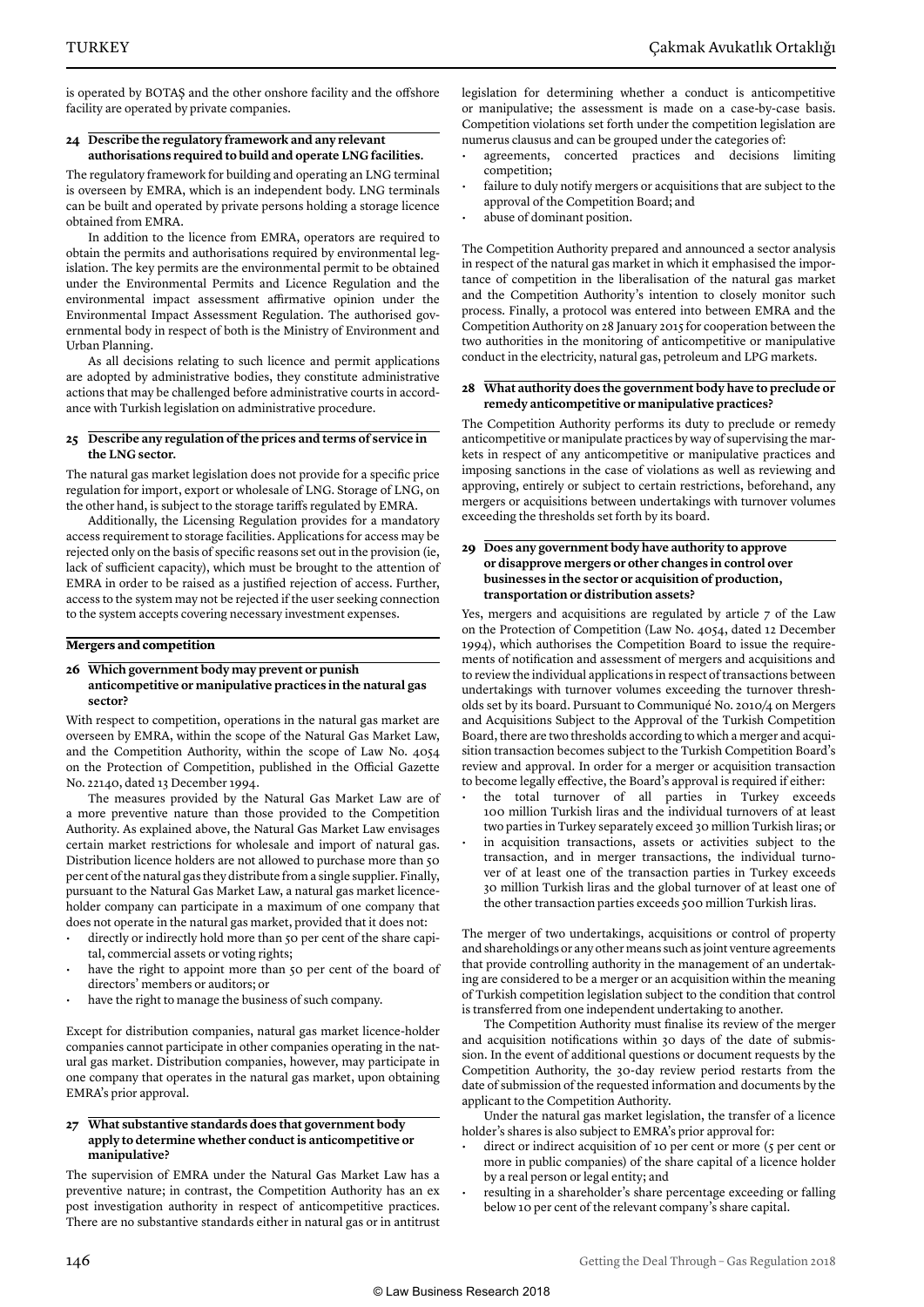#### **Update and trends**

#### **Organised natural gas wholesale market**

As one of the most significant developments of the previous year, on 31 March 2017, EMRA announced the Organised Natural Gas Wholesale Market Regulation, introducing a regulated spot market for natural gas trading that will be operated by EPİAŞ. See question 21.

Currently, the market players trade pipeline gas by way of longterm supply agreements or spot trading under BOTAŞ's Network Code (ie, not through a formal market but rather an over-the-counter market where the parties conclude agreements by way of emails, or even by telephone). Similar to the existing electricity market structure, the Regulation aims to create an organised natural gas spot market, which will complement the bilateral agreements between market participants. Accordingly, market participants will be able to sell and purchase natural gas, and remedy their imbalances by way of day-ahead, intra-day and post-day trades.

#### **BOTAŞ's price subsidy**

Although all importers (including BOTAŞ) procures gas in US dollars, BOTAŞ sells such gas in Turkis lira with subsidised pricing, which is then followed by other wholesalers as a reference price. This has been a systemic problem in the market and, in 2017, this problem became apparent more than ever, because of the Turkish lira's very volatile position against the US dollar and BOTAŞ not reflecting the rise in the

In respect of storage licence holders, on the other hand, share transfers for any reason pertaining to 10 per cent or more (5 per cent or more in public companies) of the share capital is subject to EMRA's prior approval regardless of such share transfer resulting in a shareholder's share percentage exceeding or falling below 10 per cent (5 per cent or more in public companies) of the relevant company's share capital.

#### **30 In the purchase of a regulated gas utility, are there any restrictions on the inclusion of the purchase cost in the price of services?**

The price applied by a distributor company to its customers must consist of the purchase price, the cost of using the transmission network, the applicable taxes and other similar financial obligations. Wholesale companies pass on any costs they incur for the transmission and transportation of natural gas to each customer via the respective distributor companies. Pursuant to the principles and procedures set forth in a board decision of EMRA, No. 3577, dated 22 December 2011, wholesale licence holders who supply to distribution companies must notify the respective distribution companies at the beginning of each month of the final wholesale price including any transmission and transportation fees, storage costs (if any) and costs arising from any commitments such as minimum and maximum purchase orders.

**31 Are there any restrictions on the acquisition of shares in gas utilities? Do any corporate governance regulations or rules regarding the transfer of assets apply to gas utilities?**

See question 26.

#### **International**

#### **32 Are there any special requirements or limitations on foreign companies acquiring interests in any part of the natural gas sector?**

There are no particular requirements for or limitations on foreign companies acquiring interests in any part of the Turkish natural gas sector; however, the licences required for operations in the natural gas market can only be obtained by Turkish limited liability companies. Thus, a foreign entity would need to establish a Turkish subsidiary for the contemplated operation and apply for the necessary licences through such subsidiary. Additionally, as share transfers exceeding certain thresholds are also subject to EMRA's prior approval, EMRA can monitor the foreign shareholding in licence-holder companies.

#### **33 To what extent is regulatory policy affected by treaties or other multinational agreements?**

Owing to the strategic importance of natural gas-related activities, it could be stated that treaties and international agreements do not have cost of purchase of natural gas in their pricing. As a result, private suppliers are threatened with going out of business and incurring losses.

Recently, BOTAŞ introduced midway solutions to solve this problem and gradually increased its gas sale prices to gas-fired power plant facilities and introduced penalties for exceeding the reservations made for 2018, thereby directing a certain portion of its customers to private suppliers and distributing the burden on the market players at different levels. The final consensus is yet to be reached and negotiations for possible alternative remedies are underway.

#### **FSRU developments**

FSRUs play an important role in maintaining natural gas supply security in Turkey. Especially at peak consumption intervals, the main purpose of the FSRU is to protect the system pressure profile and provide natural gas supply security by sending out the maximum amount of gas from the terminal to the system. When needed, it is possible to supply natural gas from different sources without being dependent on pipelines, providing additional supply to the national grid in accordance with the storage and regasification capacities. At present, Turkey has a single FSRU terminal owned and operated by a private company. However, BOTAŞ has been granted a 30-year storage licence for the establishment of a second FSRU, which is expected to become operational in the first half of 2018 in Dörtyol, Hatay.

a direct impact on Turkey's regulatory policy. However, Turkey is party to several international treaties, which have the same effect as domestic laws, pursuant to article 90 of the Turkish Constitution. Also, EMRA has entered into several cooperation arrangements with international institutions and organisations. On the other hand, transit natural gas pipeline projects are realised under international treaties and host government agreements.

#### **34 What rules apply to cross-border sales or deliveries of natural gas?**

The import and export of natural gas can be conducted with specific licences issued by EMRA. Under the Natural Gas Market Law, import is defined as the supply of natural gas from abroad in LNG or gas form for the sale to wholesale companies, eligible consumers, export companies, distribution companies and CNG companies or for direct sales abroad. In other words, an import licence holder can sell the gas that it imported to:

- wholesale companies;
- export companies;
- distribution companies;
- CNG companies; or
- eligible consumers.

Import licence holders can also conduct wholesale activities without obtaining a wholesale licence. For conducting direct sales abroad, on the other hand, an import licence holder must obtain a separate export licence from EMRA.

Export is defined as the sale of the natural gas outside Turkey. For this purpose, export companies can purchase natural gas from production companies, import companies or wholesale companies. Production companies and import companies may also engage in export activities by obtaining an export licence from EMRA.

Wholesale companies must obtain separate import or export licences in order to conduct import or export activities.

The only transit law in Turkey is Law No. 4586 concerning the Transit Passage of Petroleum via Pipelines, which was initially enacted for the Baku-Tbilisi-Ceyhan Petroleum Pipeline Project; however, this also applies as a general law applicable to the cross-border transit of petroleum and natural gas products.

#### **Transactions between affiliates**

#### **35 What restrictions exist on transactions between a natural gas utility and its affiliates?**

The law does not provide for any restriction on transactions between a natural gas utility and its affiliates. However, see question 26 regarding participation restrictions on natural gas market licence-holder companies.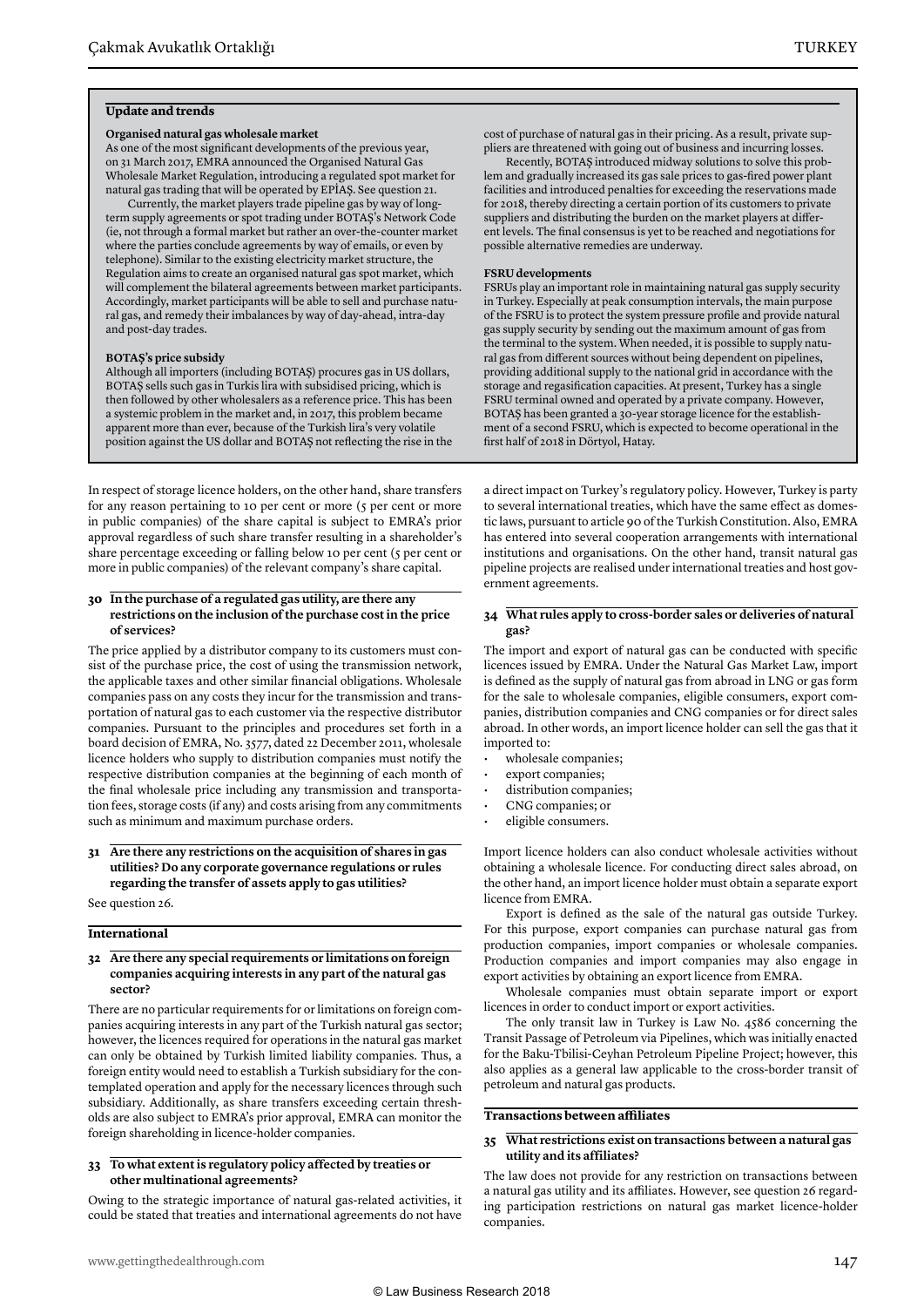As a further restriction on distribution companies that might have participated in a wholesale or import licence holder, the Natural Gas Market Law prohibits distribution licence holders from purchasing 50 per cent or more of the natural gas they distribute from a single supplier.

#### **36 Who enforces the affiliate restrictions and what are the sanctions for non-compliance?**

EMRA is the responsible authority in respect of the above-mentioned restrictions on natural gas market licence holders. In the case of violation of the relevant prohibitions, EMRA imposes an administrative fine (which is subject to change each year) on the relevant licence holder and orders remedying of the prohibited violation within 30 days of its notification. The amounts of the administrative fines applicable in 2017 vary from 643,368 to 1,102,918 Turkish liras.

### Çakmak Avukatlık Ortaklığı

Piyade Sokak, No. 18 C Blok, Kat: 3, 06550 Çankaya Ankara Turkey

**Zeynep Çakmak z.cakmak@cakmak.av.tr Mustafa Durakoğlu m.durakoglu@cakmak.av.tr Ayşe Eda Biçer e.bicer@cakmak.av.tr**

> Tel: +90 312 442 4680 Fax: +90 312 442 4690 www.cakmak.av.tr